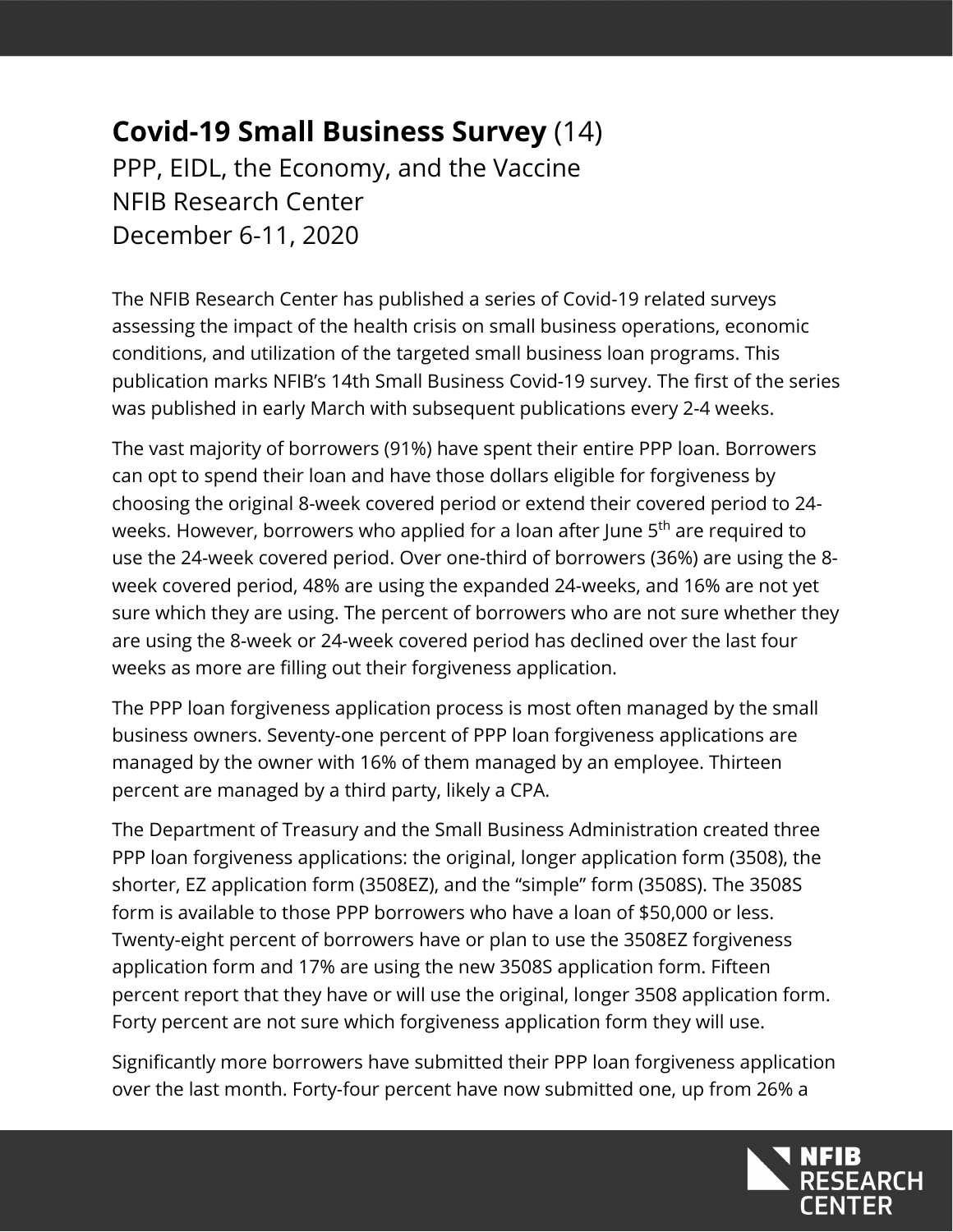month ago. Another 36% of PPP borrowers are not yet ready to submit their forgiveness application and 20% are ready, but their bank is not yet accepting them.

Almost half of those who have submitted their PPP loan forgiveness application have received final confirmation from the SBA. Over three-fourths of those who have received final confirmation had 100% of their loan forgiven. Another 16% had 99-91% of their loan forgiven with 6% receiving less.

Receiving an EIDL grant was the reason for 85% of those who did not receive 100% forgiveness on their PPP loan. The SBA is required to subtract the amount of the emergency advance grant from the approved PPP loan forgiveness amount when processing applications. The portion of the PPP loan that is not forgiven remains a loan at a 1% interest rate. Small business owners are not allowed to benefit from both the emergency advance grant and PPP loan forgiveness.

Of those who have not submitted their forgiveness application yet, 56% report that they plan to submit it by the end of the year. Another 22% plan to submit their application in January and another 6% in February. Eleven percent plan to submit their application after February and 6% are not sure.

The PPP forgiveness application process can be as easy as entering a few lines of basic information, or incredibly difficult navigating full-time equivalent calculations and "look back" windows. Twenty percent of PPP loan borrowers find that the forgiveness application was difficult or moderately difficult process. Another 20% found the process slightly difficult. The process was not at all difficult for 19% of borrowers. These numbers will likely shift in subsequent surveys as 32% of borrowers say it's too early to tell.

After using the PPP loan, 22% of borrowers have or anticipate having to lay off employees in the next six months, a slight increase from one month ago when it was 19%. About half (53%) of borrowers anticipate needing additional financial support over the next 12 months, about the same as last month.

Congress and the Administration are currently negotiating additional support for those small businesses most negatively impacted by the crisis. If eligible, 45% of small business owners would apply or re-apply for second PPP loan and 33% would consider applying, nearly unchanged from last month. The percent of small business owners most negatively impacted by the health crisis has remained about the same over the last few months. This will likely continue as conditions related to

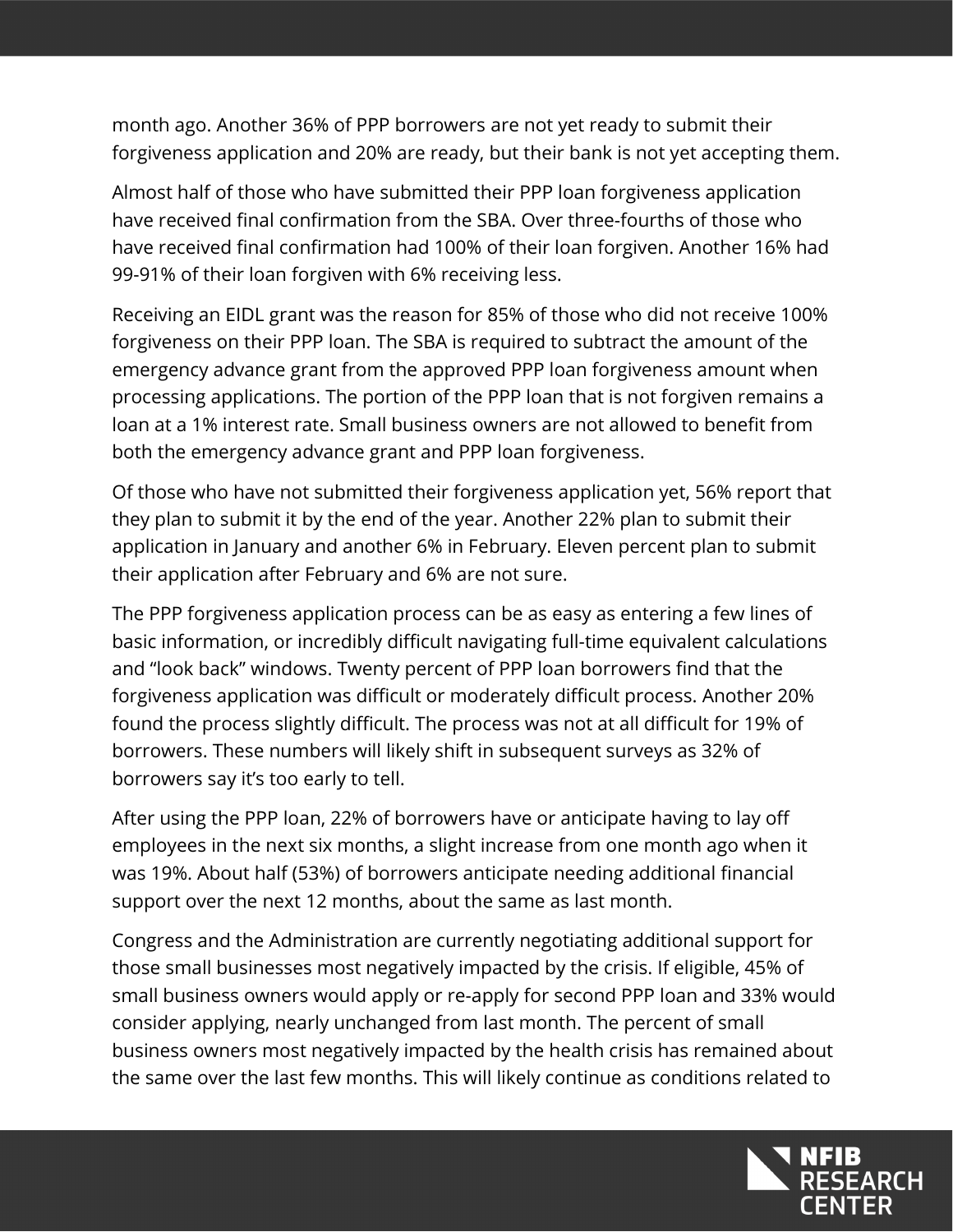Covid-19 will not change significantly until the vaccine is widely distributed to the general population.

About one-third (34%) of small business owners have applied for an Economic Injury Disaster Loan (EIDL). The vast majority (82%) of applicants had their loan approved, 8% of applicants were denied.

In addition to the PPP and EIDL emergency advance programs, many states and local governments have their own small business targeted grant programs providing additional financial assistance. One-in-five small business owners have applied for a state or local grant and 53% of them received one.

Eight percent of small employers report that their current number of employees is more than they employed this time last year. Almost two-thirds (63%) of small employers report that their workforce numbers are about the same. Nineteen percent have fewer employees than they did this time last year and 11% have significantly less.

The health crisis severely impacted most small businesses at the onset, but the economic recovery has been less uniform since then. Sales levels are still 50% or less than they were pre-crisis for one-in-five (20%) small businesses with another 29% at sales levels of 51%-75% of pre-crisis. Over one-third (36%) are back or nearly back to where they were with sales between 76%-100% of pre-crisis levels with another 14% exceeding pre-crisis sales levels.

One-in-four (25%) of small business owners report that they will have to close their doors if current economic conditions do not improve over the next six months, up from 20% a month ago. Economic conditions have deteriorated for many small business owners operating in areas experiencing increases in Covid-19 cases and increased business restriction. Others are impacted by weather changes that limit their use outdoor spaces. Another 22% of owners anticipate they will be able to operate no longer than 7-12 months under current economic conditions. Fifty-two percent are better situated and do not anticipate any near-term problems.

Consistently throughout the NFIB Covid-19 surveys, most small business owners do not expect business conditions to improve to normal levels until next year at the earliest. Just 4% of owners report that conditions are back to normal now. About half (47%) of owners anticipate it taking until sometime in 2021 and 36% anticipate sometime in 2022, which is likely the timeframe most are expecting an approved vaccine or improved therapies to become available to the general population.

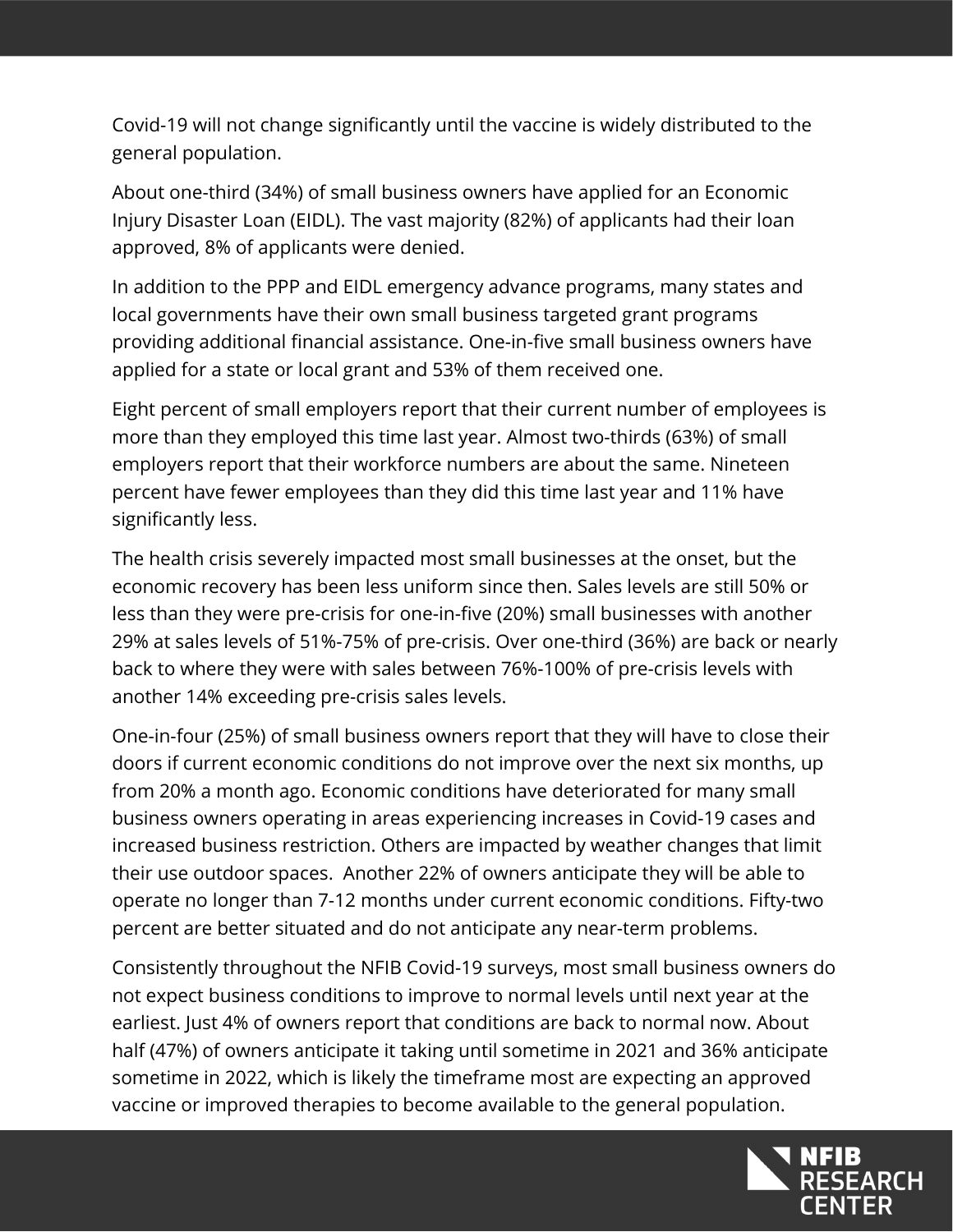Thirteen percent are less optimistic and expect conditions not to fully improve until after 2022. Over the last few months, small business owners are pushing back the time frame that they anticipate business conditions returning to normal. Vaccine developments and distribution timelines are now more certain to when the general population might be able to receive the vaccine and resume normal activities.

About one-in-four (27%) small employers have had an employee take Covid-19 related paid sick leave or family leave as mandated and offered through the Families First Coronavirus Response Act (FFCRA), up from 21% in the September 30<sup>th</sup> survey. Only 37% of them have claimed the tax credit or an advance refund for reimbursement of those costs, however this is up from 29% a few months ago.

Small employers are also managing the health and safety of their employees, customers, and themselves while operating their business. About one-in-five (19%) small employers are very concerned about their employees contracting Covid-19, with another 30% moderately concerned. The recent spike in Covid-19 cases, resulting in worker absenteeism has added additional stress to an already tight labor market. Many small businesses are understaffed and unexpected sick leave can cause major disruptions. Thirty-one percent of owners are "very" or "moderately" concerned about contracting Covid-19 themselves while operating their business. Another 35% are somewhat concerned.

Shipments of the Covid-19 vaccine are starting to move to distribution centers across the country. The recommended vaccination schedule places those on the front lines of our health care system and those in long-term care facilities first in getting vaccinated. As more of the general population are eligible to get the vaccine, 36% of small employers will encourage their workers to get vaccinated and 28% report that they might encourage them to do so. Over half (56%) of small business owners plan to get vaccinated, 28% say as soon as it's available to them, and 28% report that they will also get vaccinated, but not right away. A Gallup survey of the general population found nearly identical numbers for those saying they will get vaccinated. The percent of the general population reporting that they will take the vaccine has steadily increased in the Gallup survey over the past few months as more is known about the efficacy and safety of approved vaccines.

The adverse economic impact of the health crisis on small businesses continues. Many small businesses are also facing additional challenges related to changing weather conditions and renewed business restriction to curb recent spikes in Covid-19 cases. It has been about nine months from the onset of the health crisis

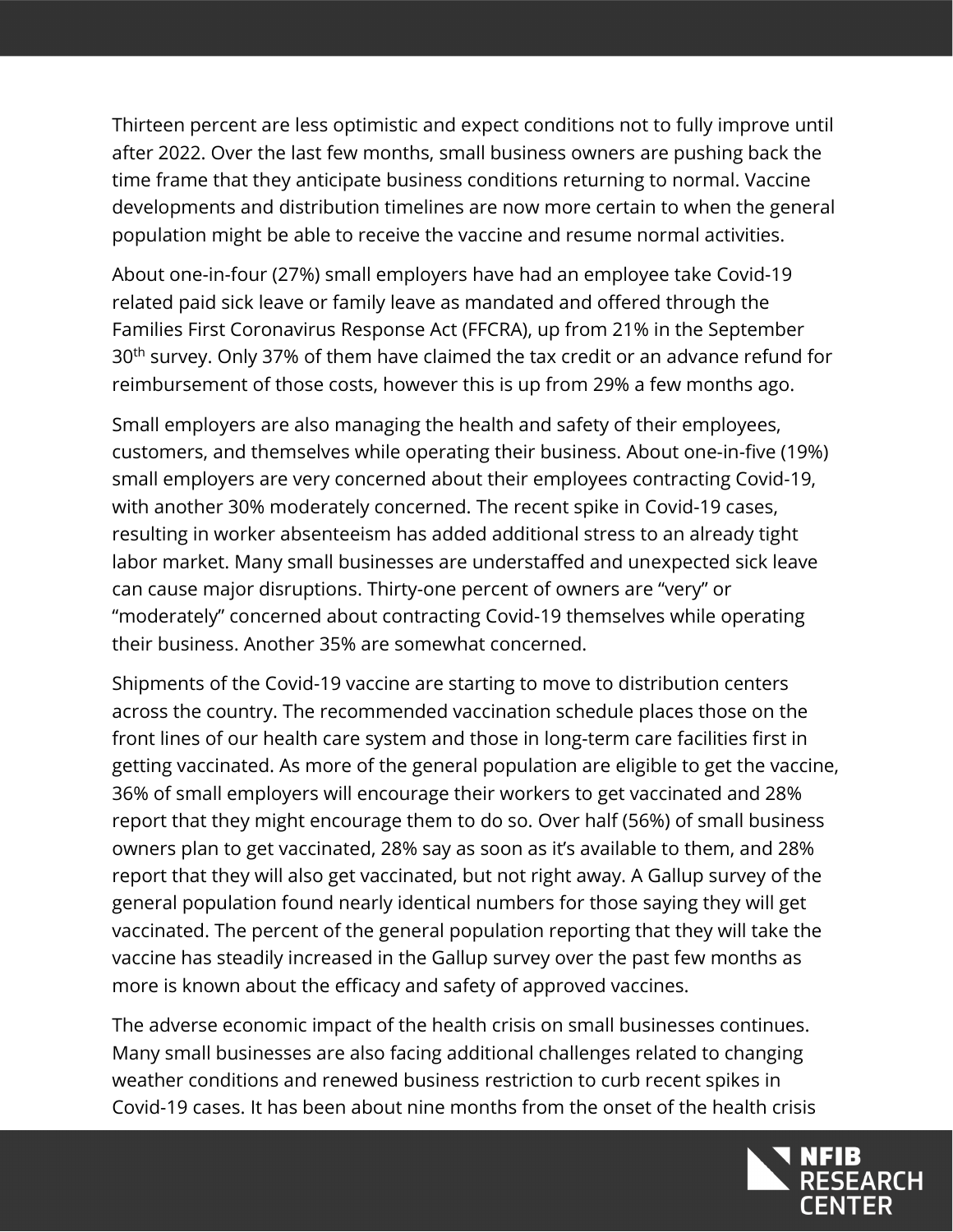and many small businesses are still struggling to survive, trying to reduce costs and adjust business operations accordingly. The next few months might prove to be the most difficult for some since the initial shutdown orders last spring. Depressed sales and profits will likely continue for these firms until the health crisis is resolved. Others have emerged in better shape with some exceeding pre-crisis sales levels due to increased consumer spending. The K-shaped recovery seems to be most accurate in illustrating the small businesses sector. The health crisis is not impacting small businesses equally and the abrupt shifts in consumer spending, adjusting to slower sales or spending spikes, managing consumer and employees' health and safety, and complying with new government mandates, are creating added stress for most small business owners.

## **Methodology**

This survey was conducted with a random sample of 20,000 NFIB members from NFIB's membership database of about 300,000 small business owners. The survey was conducted by email on December 6-11, 2020. NFIB collected 598 responses.

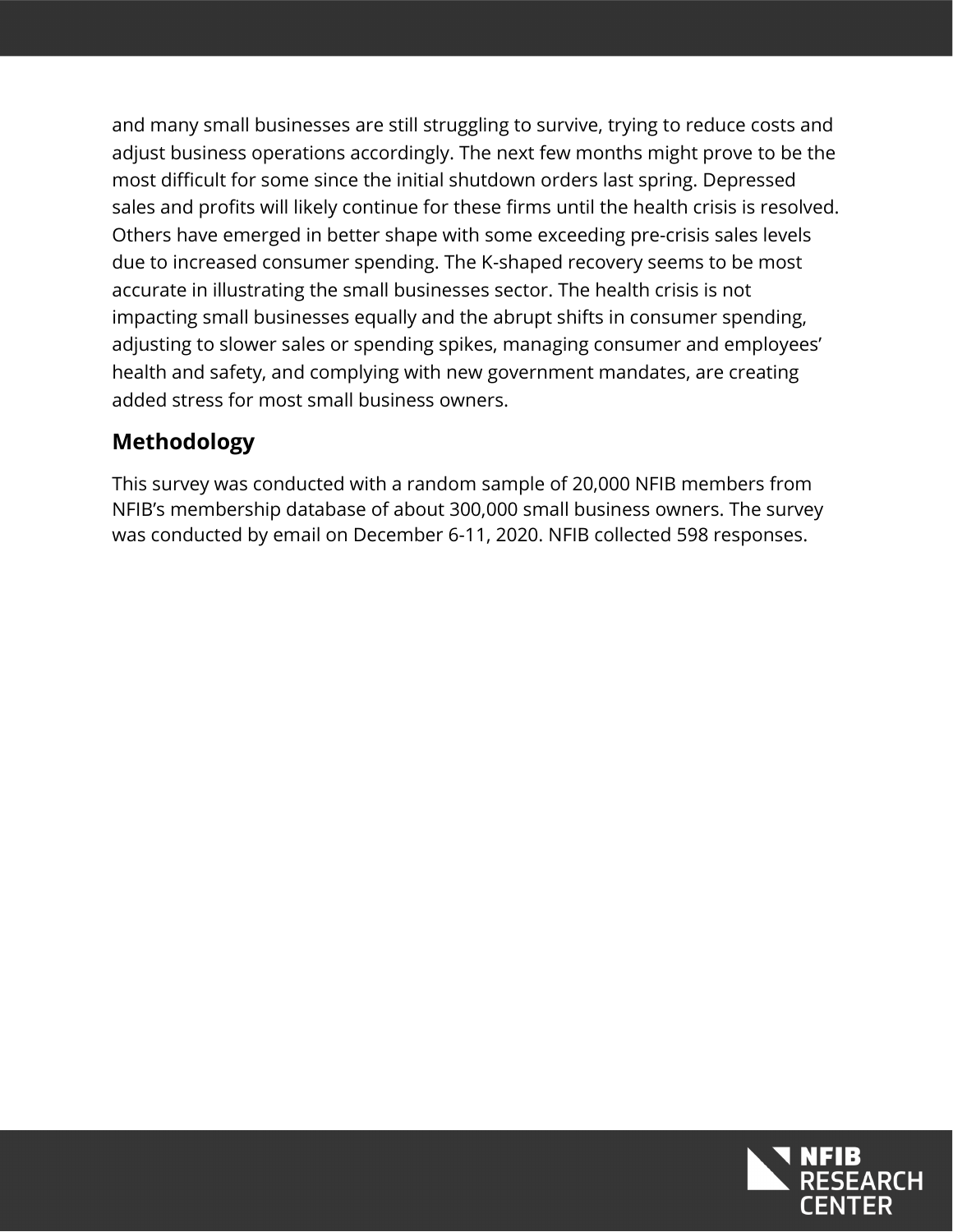## **Questionnaire**

Did you receive a Paycheck Protection Program (PPP) loan? 73% 1. Yes 27% 2. No

Did you keep (or are you keeping) your original 8-week covered period or extend your covered period to 24-weeks? 36% 1. 8-weeks 48% 2. 24-weeks 16% 3. I don't know

Have you spent all of your loan funds yet?

- 91% 1. Yes
- 8% 2. No
- 2% 3. I don't know

Who is primarily responsible for managing your PPP loan forgiveness application process?

- 71% 1. Owner
- 16% 2. Employee
- 13% 3. Outside help (non-employee)

Did you or do you plan to use the original (3508), the EZ (3508EZ), or the new simple (3508S) PPP forgiveness application form?

- 15% 1. Original 3508
- 28% 2. EZ form 3508EZ
- 17% 3. Simple form 3508S (for borrowers with loan of \$50,000 or less)
- 40% 4. I don't know

Have you submitted an application for PPP loan forgiveness yet?

- 44% 1. Yes
- 36% 2. No, I'm not ready to submit an application yet.
- 20% 3. No, my bank is not accepting applications yet but I'm ready.

If yes, have you received final confirmation on your approved loan forgiveness amount? 48% 1. Yes 52% 2. No

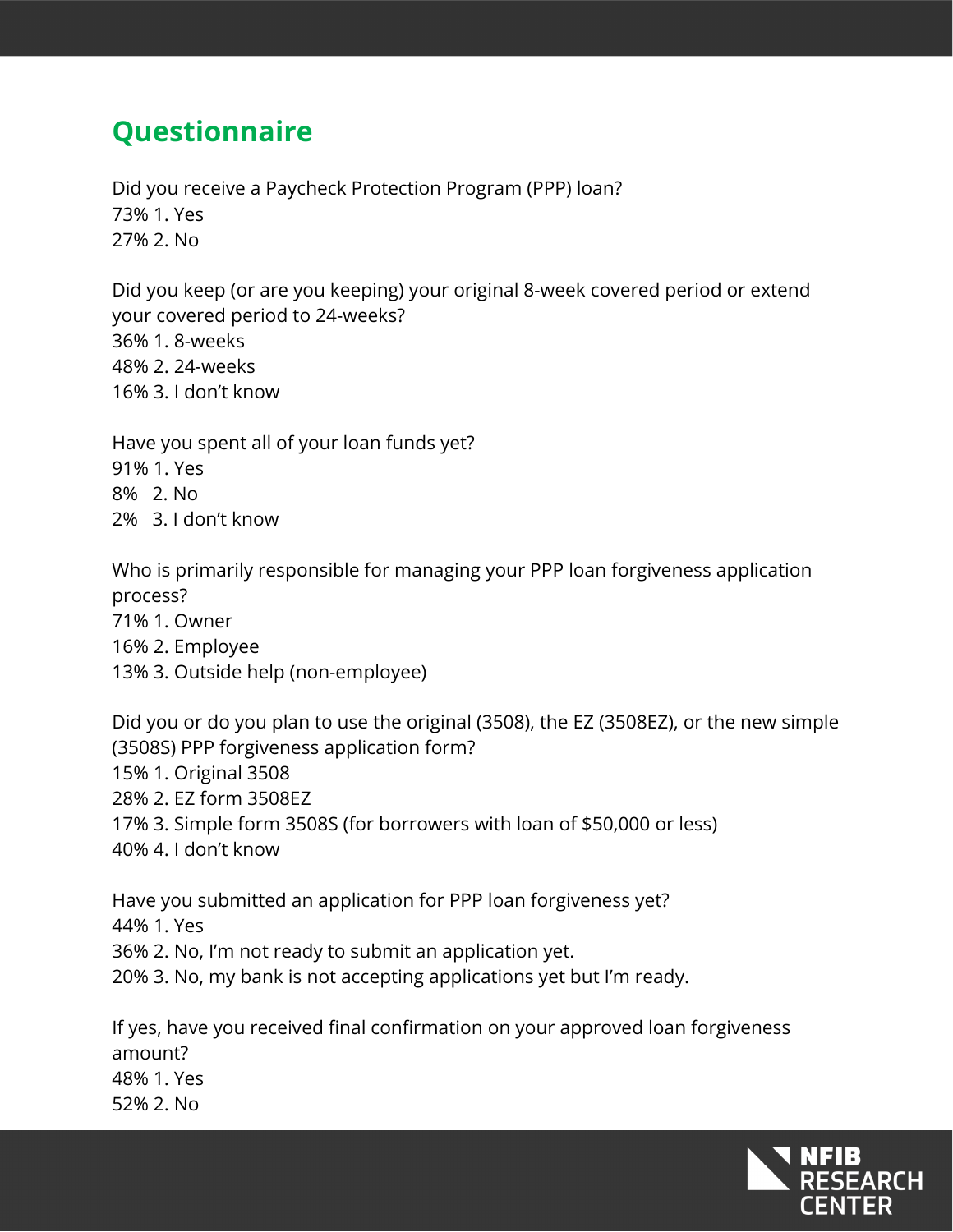What percent of your PPP loan was forgiven? 78% 1. 100% 16% 2. 99-91% 3% 3. 90-81% 1% 4. 80-71% 0% 5. 70-61% 0% 6. 60-51%

2% 7. 50% or less

If not 100%, was the reduction in forgiveness due to the EIDL advance?

85% 1. Yes

10% 2. No

5% 3. I don't know

If you have not submitted a PPP loan forgiveness application yet, when do you plan to submit your application?

- 56% 1. By the end of the year
- 22% 2. January
- 6% 3. February
- 4% 4. March
- 7% 5. April or later
- 0% 6. I do not intend to apply for forgiveness
- 6% 7. I don't know

How was or is your experience with the PPP loan forgiveness application process?

- 7% 1. Difficult
- 13% 2. Moderately difficult
- 20% 3. Slightly difficult
- 19% 4. Not at all difficult
- 32% 5. Too early to tell
- 10% 6. Does not apply

After using your PPP loan, have you laid off any employees or do you anticipate having to lay off any employees in the next 6 months? 22% 1. Yes 78% 2. No

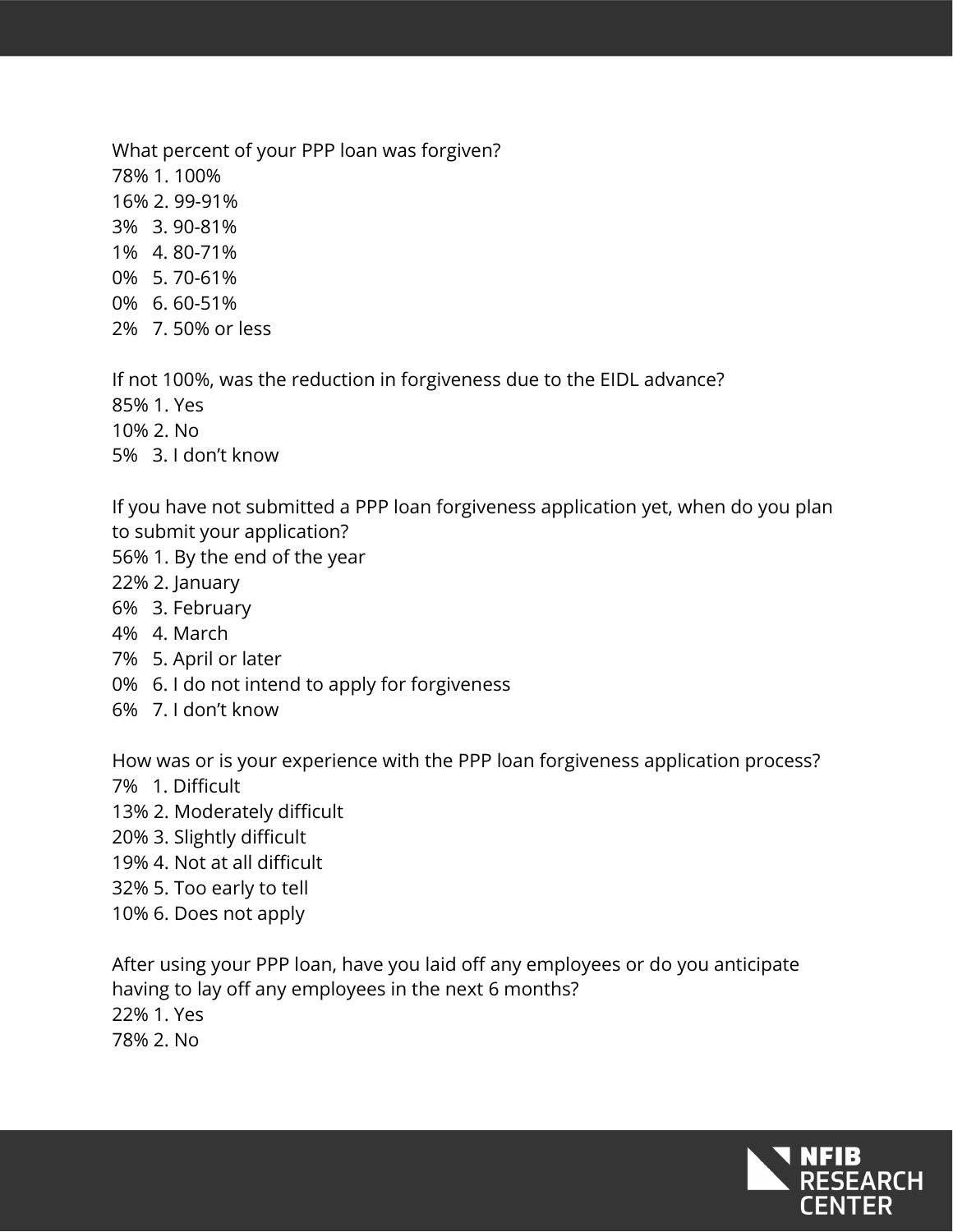Do you anticipate needing additional financial support over the next 12 months because of negative impacts due to Covid-19? 53% 1. Yes 48% 2. No

If Congress extends PPP to allow eligible borrowers a second PPP loan (or new first time borrowers), would you re-apply / apply?

45% 1. Yes 23% 2. No 33% 3. Maybe

Have you submitted an application for an SBA Economic Injury Disaster Loan (EIDL)? 34% 1. Yes 66% 2. No

If yes, when did you apply? 27% 1. January – March 63% 2. April – June 6% 3. July – September 4% 4. October – December

Was your EIDL application approved, denied, or have you not heard yet either way? 82% 1. Approved 8% 2. Denied 10% 3. Have not heard

Has the EIDL loan been deposited to your bank account yet? 86% 1. Yes 14% 2. No

Have you applied for any state or local sponsored small business financial grants? 20% 1. Yes 80% 2. No

If so, did you receive the state or local small business financial grant? 53% 1. Yes 47% 2. No

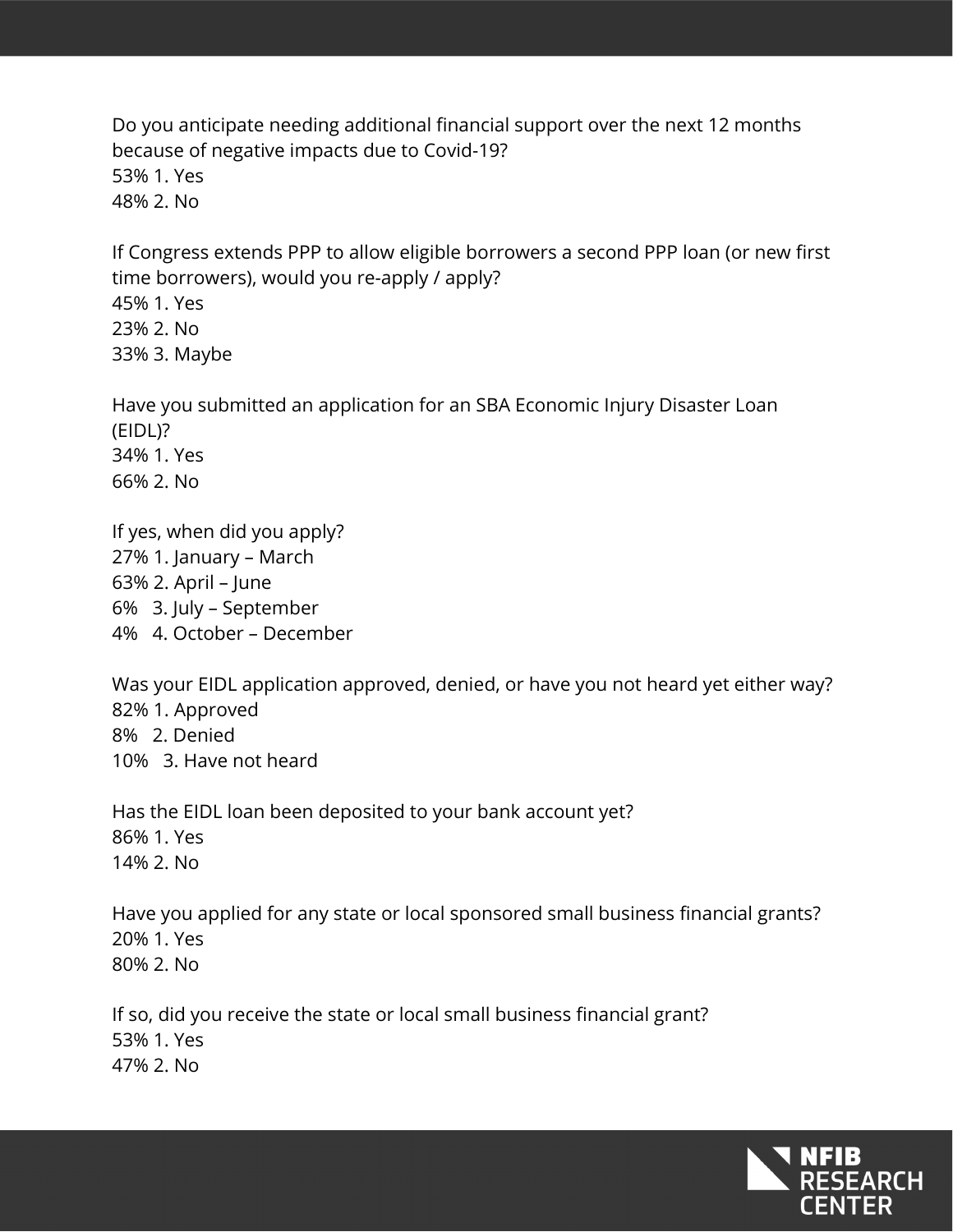Have any of your employees taken Covid-19 related paid sick leave or family leave as mandated and offered through the Families First Coronavirus Response Act (FFCRA)?

27% 1. Yes 73% 2. No

If yes, have you claimed the tax credit (or an advance refund) for reimbursement of those costs? 37% 1. Yes

64% 2. No

How does your current sales volume compare to pre-crisis levels?

14% 1. More than 100% of pre-crisis level

36% 2. 76%-100% of pre-crisis level

29% 3. 51%-75% of pre-crisis level

14% 4. 26%-50% of pre-crisis level

6% 5. 1%-25% of pre-crisis level

1% 6. My business is currently closed.

How long do you think it will take before your local community is back to a precrisis level of economic activity?

4% 1. It is now 47% 2. Sometime in 2021 36% 3. Sometime in 2022 13% 4. 2023 or later

How long will you be able operate your business under current economic conditions? 2% 1. Less than 1 month 4% 2. 1-2 months 19% 3. 3-6 months 22% 4. 7-12 months 52% 5. More than 12 months

How does your current number of employees compare to the number of employees you had this time last year? 1% 1. Significantly more 7% 2. More 63% 3. About the same

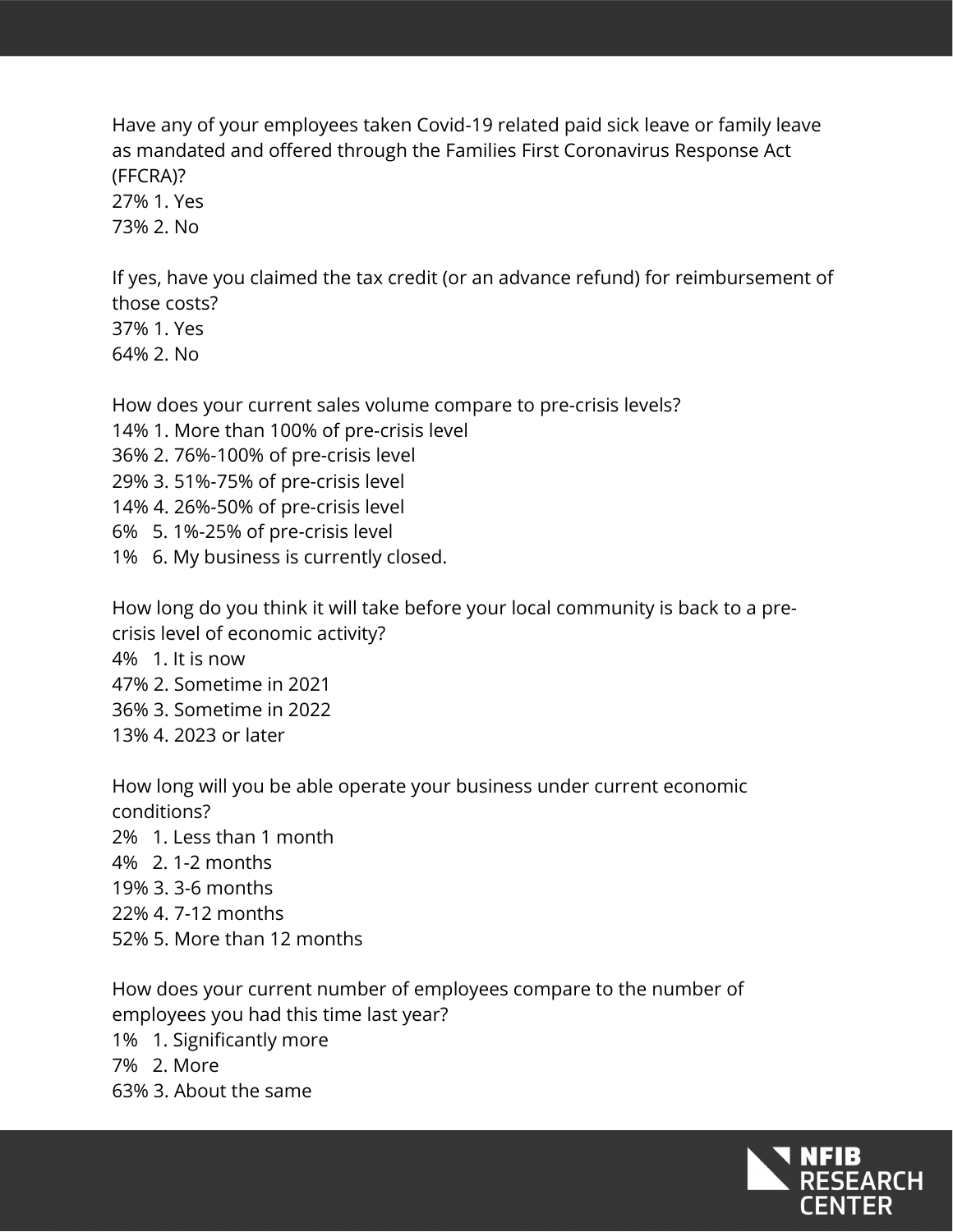19% 4. Less 11% 5. Significantly less

How concerned are you about contracting Covid-19 yourself while operating your business?

12% 1. Very concerned

19% 2. Moderately concerned

35% 3. Somewhat concerned

34% 4. Not at all concerned

How concerned are you about your employees contracting Covid-19?

19% 1. Very concerned

30% 2. Moderately concerned

35% 3. Somewhat concerned

17% 4. Not at all concerned

Do you plan to get vaccinated from Covid-19?

28% 1. Yes, as soon as it's available to me

28% 2. Yes, but not right away

44% 3. No, I don't plan to get vaccinated

Will you encourage your employees to get the Covid-19 vaccine?

36% 1. Yes

33% 2. No

28% 3. Maybe

4% 4. Does not apply

Please classify your major business activity, using one of the categories of examples below.

16% 1. Construction (general contractor, painting, carpentry, plumbing, electrical, etc.)

12% 2. Manufacturing and mining

5% 3. Transportation, communication, public utilities (truckers, movers,

broadcasters, etc.)

3% 4. Wholesale

19% 5. Retail and Restaurant

6% 6. Agriculture (veterinarian, forestry, landscaping, fisheries, etc.)

6% 7. Financial, insurance, real estate

13% 8. Services (auto repair, house cleaning, salon, etc.)